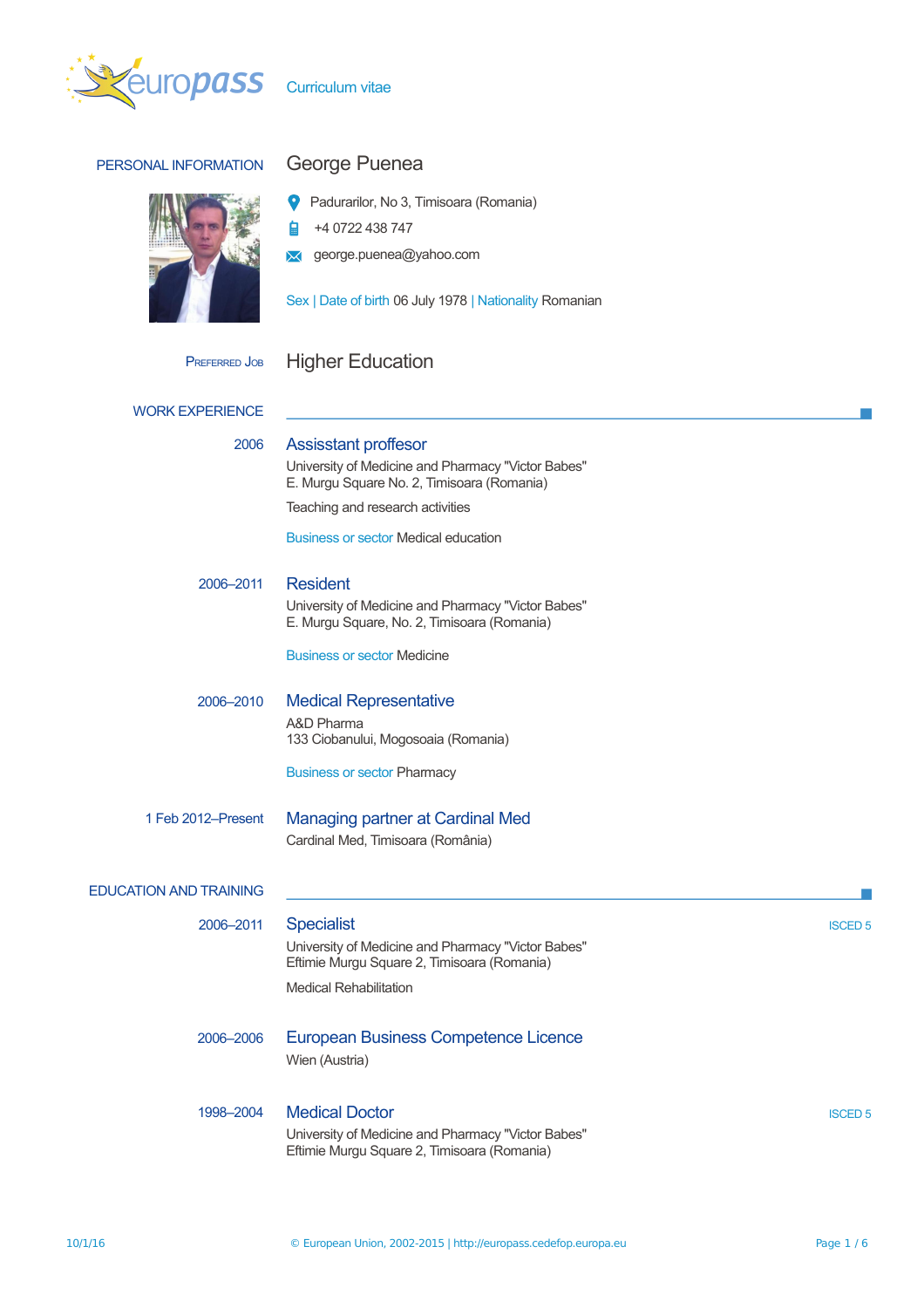

## 1 Jan 2014 Doctor in the field of medicine University of Medicine and Pharmacy ''Victor Babes'', Timisoara (România) PERSONAL SKILLS Mother tongue(s) Romanian Other language(s) UNDERSTANDING SPEAKING SPEAKING WRITING Listening Reading Spoken interaction Spoken production English B2 B2 B2 B2 B2 French B2 B2 B2 B2 B2 B2 Levels: A1 and A2: Basic user - B1 and B2: Independent user - C1 and C2: Proficient user [Common European Framework of Reference for Languages](http://europass.cedefop.europa.eu/en/resources/european-language-levels-cefr) Organisational / managerial skills **MANAGEMENT AND LEADERSHIP SKILLS COMMUNICATION SKILLS COLLABORATION SKILLS CRITICAL THINKING SKILLS FINANCE SKILLS PROJECT MANAGEMENT SKILLS** Digital competence Good knowledge of Windows, MS Office, Adobe Suite Driving licence B ADDITIONAL INFORMATION Papers published in international journals: 1. Dan Nemes, Mihai Dragoi, Livia Vidoni, Dan Surducan, Elena Amaricai, Daniel Popa, Roxana Onofrei, George Puenea. The collaboration between medical rehabilitation physician and medical assessment and work capacity rehabilitation physician in the management of disabled chronic conditions. Journal of Rehabilitation Medicine, Supllement No.49, July 2011, p.8, ISSN 1650-1969 (factor de impact 3) 2. Nemes Dan, Liliana Catan, Dan V. Poenaru, Mihai Dragoi, Elena Amaricai, Daniel Popa, Roxana Onofrei, Dan Surducan, George Puenea, Horia Vermesan, Dinu Vermesan, Radu Prejbeanu, Octavian Cretu. Life quality in patients with type III ankylosing spondylitis and seronegative spondylarthropaties. Journal of Rehabilitation Medicine, Supllement No.49, July 2011, p.90, ISSN 1650-1969 (factor de impact 3) 3. Nemes Dan, Dan Surducan, Dan V. Poenaru, Mihai Dragoi, Liliana Catan, Elena Amaricai, Daniel Popa, Roxana Onofrei, George Puenea, Horia Vermesan, Dinu Vermesan, Radu Prejbeanu, Octavian Cretu. Osteoarthritis characteristics after patients self assessment in a medical rheumatology and rehabilitation department. Journal of Rehabilitation Medicine, Supllement No.49, July 2011, p.90-91, ISSN 1650-1969 (factor de impact 3) 4. Dan Nemes, Daniela Tanasie, Liliana Catan, Elena Amaricai, Daniel Popa, Roxana Onofrei, Dan Surducan, George Puenea. Professional chronic low back pain in dental medicine. Journal of Rehabilitation Medicine, Supllement No.49, July 2011, p.107, ISSN 1650-1969 (factor de impact 3) 5. D. Nemes, D.V. Poenaru, O. Drira, M. Dragoi, H. Vermesan, O. Cretu, R. Prejbeanu, E. Amaricai, D. Popa, L. Catan, D. Surducan, D. Vermesan, O. Suciu, R. Onofrei, C. Milicin, G. Puenea. Life quality related management possibilities of metastatic bone fractures diagnosis and therapy. 17th ESPRM European Congress of Physical and Rehabilitation Medicine. Venice 23-27 May 2010. Edizioni Minerva Medica Turin 2010, p. 201-202, ISSN 1973-9087 (factor de impact 2,24)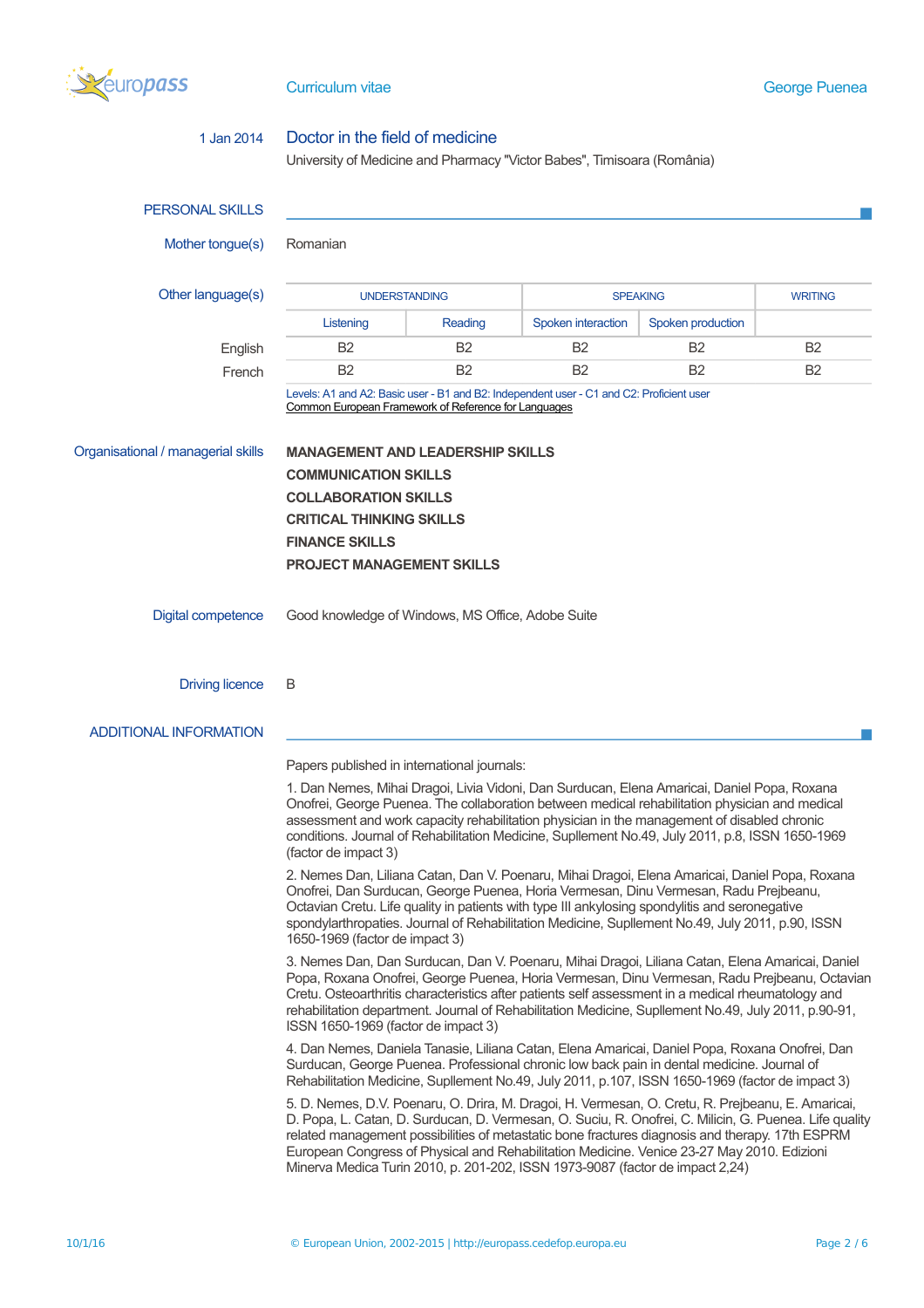

6. D. Nemes, D.V. Poenaru, M. Dragoi, H. Vermesan, O. Cretu, R. Prejbeanu, E. Amaricai, D. Popa, L. Catan, D. Surducan, D. Vermesan, O. Suciu, R. Onofrei, C. Milicin, G. Puenea. Research regarding the quality of life in patients with surgically treated osteoarthritis. 17th ESPRM European Congress of Physical and Rehabilitation Medicine. Venice 23-27 May 2010. Edizioni Minerva Medica Turin 2010, p. 202-204, ISSN 1973-9087 (factor de impact 2,24)

7. D. Nemes, D.V. Poenaru, M. Dragoi, H. Vermesan, O. Cretu, R. Prejbeanu, E. Amaricai, D. Popa, L. Catan, D. Surducan, D. Vermesan, O. Suciu, R. Onofrei, C. Milicin, G. Puenea. Complex assessment and therapies of the secondary scoliosis in inflammatory rheumatic diseases. 17th ESPRM European Congress of Physical and Rehabilitation Medicine. Venice 23-27 May 2010. Edizioni Minerva Medica Turin 2010, p. 204-206, ISSN 1973-9087 (factor de impact 2,24)

8. Nemes Dan, Vermesan Horia, Vermesan Dinu, Prejbeanu Radu, Cretu Octavian, Mihai Dragoi, Poenaru Dan, Catan Liliana, Amaricai Elena, Popa Daniel, Surducan Dan, Onofrei Roxana, Puenea George. Secondary scolioses due to osteoporotic fractures in adult and old patients. Osteoporosis International, vol. 22, Suppl 1, March 2011, S178, ISSN 1433-2965 (factor de impact 4,9)

9. Nemes Dan, Vermesan Horia, Vermesan Dinu, Prejbeanu Radu, Cretu Octavian, Catan Liliana, Dragoi Mihai, Poenaru Dan, Amaricai Elena, Popa Daniel, Surducan Dan, Onofrei Roxana, Puenea George. The quality of life in patients with secondary osteoporosis due to seronegative spondyloarthropathies. Osteoporosis International, vol. 22, Suppl 1, March 2011, S184-185, ISSN 1433-2965 (factor de impact 4,9)

10. Dan Nemes, Horia Vermesan, Dinu Vermesan, Radu Prejbeanu, Octavian Cretu, Roxana Onofrei, Mihai Dragoi, Dan Poenaru, Elena Amaricai, Daniel Popa, Dan Surducan, Liliana Catan, George Puenea. Fracture risk evaluation in patients with osteoarticular rheumatological diseases and osteoporosis. Osteoporosis International, vol. 22, Suppl 1, March 2011, S208, ISSN 1433-2965 (factor de impact 4,9)

11. D. Nemes, M. Dragoi , D. Poenaru, O. Cretu, R. Prejbeanu, D. Vermesan, , H. Vermesan, C. Milicin, O. Suciu, D. Popa , R. Dragoi, G. Puenea, L. Catan, 2008, Special attentions in the electrotherapy and light for the patients with metallic contention, Proceedings of the16TH CONGRESS OF PHYSICAL AND REHABILITATION MEDICINE, BRUGES, BELGIUM, 3-6 JUNE 2008,p.137-138, EDIZIONI MINERVA MEDICA, TURIN 2008, ISBN-10: 88-7711-616-1, ISBN-13: 978-88-7711-616-1

12. D. Nemes, M. Dragoi , D. Poenaru, O. Cretu, R. Prejbeanu, D. Vermesan, , H. Vermesan, C. Milicin, O. Suciu, D. Popa , R. Dragoi, G. Puenea, L. Catan, 2008, Common goals in medical rehabilitation of osteoarthritis and cardiovascular diseases, Proceedings of the16TH CONGRESS OF PHYSICAL AND REHABILITATION MEDICINE, BRUGES, BELGIUM, 3-6 JUNE 2008,p.87-88, EDIZIONI MINERVA MEDICA, TURIN 2008, ISBN-10: 88-7711-616-1, ISBN-13: 978-88-7711-616-1

13. M. Dragoi , D. Nemes , D. Poenaru, O. Cretu, R. Prejbeanu, D. Vermesan, , H. Vermesan, C. Milicin, O. Suciu, D. Popa , R. Dragoi, G. Puenea, L. Catan, 2008, Comparative study of diet optimization and physical training in patients with osteoarthritis and metabolic syndrome , Proceedings of the16TH CONGRESS OF PHYSICAL AND REHABILITATION MEDICINE, BRUGES, BELGIUM, 3-6 JUNE 2008,p.68-69,EDIZIONI MINERVA MEDICA, TURIN 2008, ISBN-10: 88-7711-616-1, ISBN-13: 978-88-7711-616-1

Papers published in PubMed journals:

1. Dan Nemes, Mihai Dragoi, Livia Vidoni, Dan Surducan, Elena Amaricai, Daniel Popa, Roxana Onofrei, George Puenea. The collaboration between medical rehabilitation physician and medical assessment and work capacity rehabilitation physician in the management of disabled chronic conditions. Journal of Rehabilitation Medicine, Supllement No.49, July 2011, p.8, ISSN 1650-1969

2. Nemes Dan, Liliana Catan, Dan V. Poenaru, Mihai Dragoi, Elena Amaricai, Daniel Popa, Roxana Onofrei, Dan Surducan, George Puenea, Horia Vermesan, Dinu Vermesan, Radu Prejbeanu, Octavian Cretu. Life quality in patients with type III ankylosing spondylitis and seronegative spondylarthropaties. Journal of Rehabilitation Medicine, Supllement No.49, July 2011, p.90, ISSN 1650-1969

3. Nemes Dan, Dan Surducan, Dan V. Poenaru, Mihai Dragoi, Liliana Catan, Elena Amaricai, Daniel Popa, Roxana Onofrei, George Puenea, Horia Vermesan, Dinu Vermesan, Radu Prejbeanu, Octavian Cretu. Osteoarthritis characteristics after patients self assessment in a medical rheumatology and rehabilitation department. Journal of Rehabilitation Medicine, Supllement No.49, July 2011, p.90-91, ISSN 1650-1969

4. Dan Nemes, Daniela Tanasie, Liliana Catan, Elena Amaricai, Daniel Popa, Roxana Onofrei, Dan Surducan, George Puenea. Professional chronic low back pain in dental medicine. Journal of Rehabilitation Medicine, Supllement No.49, July 2011, p.107, ISSN 1650-1969

5. D. Nemes, D.V. Poenaru, O. Drira, M. Dragoi, E. Amaricai, D. Popa, L. Catan, D. Surducan, H.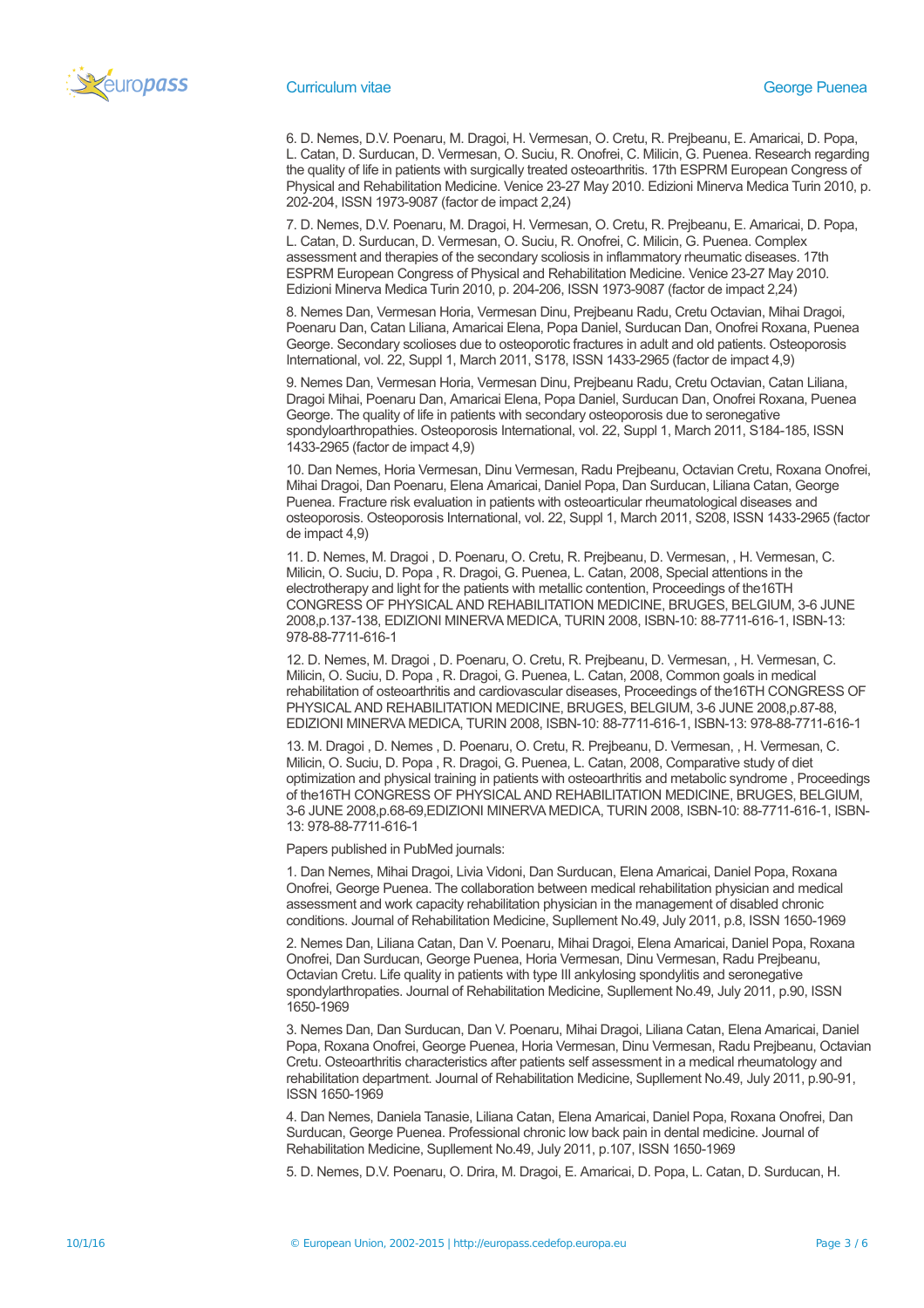

Vermesan, D. Vermesan, R. Prejbeanu, O. Suciu, R. Onofrei, C. Milicin, G. Puenea, C. Galai, C. Mateas, C. Gruin. Life quality related management possibilities of metastatic bone fractures diagnosis and therapy. European Journal of Physical and Rehabilitation Medicine vol.46, Suppl.1, no.2, June 2010. Edizioni Minerva Medica, p. 38, ISSN 1973-9087

6. D. Nemes, D.V. Poenaru, Ouassim Drira, M. Dragoi, E. Amaricai, D. Popa, L. Catan, D. Surducan, H. Vermesan, D. Vermesan, R. Prejbeanu, O. Suciu, R. Onofrei, C. Milicin, G. Puenea, C. Galai, C. Mateas, C. Gruin. Research regarding the quality of life in patients with surgically treated osteoarthritis. European Journal of Physical and Rehabilitation Medicine vol.46, Suppl.1, no.2, June 2010. Edizioni Minerva Medica, p. 38-39, ISSN 1973-9087

7. D. Nemes, D.V. Poenaru, M. Dragoi, D. Popa, E. Amaricai, L. Catan, D. Surducan, O. Suciu, R. Onofrei, D. Andrei, G. Puenea, C. Mateas, C. Galai, C. Gruin, O. Cretu. Complex assessment and therapies of the secondary scoliosis in inflammatory rheumatic diseases. European Journal of Physical and Rehabilitation Medicine vol.46, Suppl.1, no.2, June 2010. Edizioni Minerva Medica, p.39, ISSN 1973-9087

8. Nemes Dan, Poenaru Dan, Dragoi Mihai, Amaricai Elena, Popa Daniel, Catan Liliana, Surducan Dan, Suciu Oana, Onofrei Roxana, Puenea George, Andrei Diana, Boban Ioana, Balacean Alina. Increasing use of non-TNFα biological therapies in RA and other major inflammatory rheumatic diseases (AS, PSA) at a predominant elderly population. International Journal of Rheumatic Diseases, vol.13, Suppl.1, 2010, p.96, ISSN 1756-1841

Papers published in national journals:

1. Liliana Catan, D. Nemes, M. Dragoi, D.V. Poenaru, Elena Amaricai, D. Popa, D. Surducan, Roxana Onofrei, G. Puenea, H. Vermesan, R. Prejbeanu, D. Vermesan, O. Cretu. Quality of life in patients with type III ankylosing spondylitis and secondary seronegative spondylarthropathies. Revista de Ortopedie și Traumatologie a Asociației de Ortopedie Romano-Italo-Spaniole, nr.4(20) 2010, p.15-21, ISSN 1454-6213

2. D. Surducan, D. Nemes, D.V. Poenaru, M. Dragoi, Liliana Catan, Elena Amaricai, D. Popa, Roxana Onofrei, G. Puenea, H. Vermesan, D. Vermesan, R. Prejbeanu, O. Cretu. Osteoarthritis characteristics achieved by a self assessment of the patients admitted in hospital along with an economic assessment of the undergone treatment. Revista de Ortopedie si Traumatologie a Asociatiei de Ortopedie Romano-Italo-Spaniole, nr.4(20) 2010, p.67-78, ISSN 1454-6213

4. D. Popa, D. Nemes, D.V. Poenaru, M. Dragoi, Elena Amaricăi, Liliana Catan, D. Surducan, Oana Suciu, Roxana Onofrei, Diana Andrei, G. Puenea, Carmen Mateaş, Camelia Galai, Crina Gruin, O. Creţu. Complex assessment and therapies of the secondary scoliosis in inflammatory rheumatic diseases. Revista de Ortopedie și Traumatologie a Asociației de Ortopedie Romano-Italo-Spaniole, nr.2(18) 2010, p.67-72, ISSN 1454-6213

5. Radu Prejbeanu, Ioan D.A. Nemeş, Horia Vermeşan, Dan V. Poenaru, Dinu Vermeşan, Mihai Drăgoi, Elena Amaricăi, Daniel Popa, Liliana Catan, Roxana Onofrei, George Puenea. Total knee reconstruction without posterior stabilization in rheumatoid arthritis patients. Timişoara Physical Education and Rehabilitation, vol.3(5) 2010, p.33-40, ISSN 2065-0574

Papers published in volumes of national events:

1. Dan Nemes, Oana Suciu, Daniel Popa, Mihai Dragoi, Elena Amaricai, Liliana Catan, Dan Surducan, Roxana Onofrei, Cristian Milicin, George Puenea, Cristina Nitu, Camelia Galai, Carmen Mateas, Crina Gruin. Evaluarea computerizată a scoliozelor juvenile idiopatice. Romanian Journal of Physical and Rehabilitation Medicine, vol.20, no.2 (Suppl.) 2010, p.56-57

2. Dan Nemes, D.V. Poenaru, M. Dragoi, O. Cretu, E. Amaricai, D. Popa, L. Catan, D. Surducan, H. Vermesan, D. Vermesan, R. Prejbeanu, O. Suciu, R. Onofrei, C. Milicin, G. Puenea, C. Nitu, C. Mateas, C. Galai, C. Gruin, C. Nemes. Implicarea genunchiului în poliartrita reumatoidă- o cauză de handicap ce poate fi rezolvată. Romanian Journal of Physical and Rehabilitation Medicine, vol.20, no.2 (Suppl.) 2010, p.58-59

3. Dan Nemes, Dan V. Poenaru, Ouassim Drira, Mihai Dragoi, Elena Amaricai, Daniel Popa, Liliana Catan, Dan Surducan, Horia Vermesan, Dinu Vermesan, Radu Prejbeanu, Oana Suciu, Roxana Onofrei, Cristian Milicin, George Puenea, Cristina Nitu, Camelia Galai, Carmen Mateas, Crina Gruin. Managementul legat de calitatea vieţii referitor la diagnosticul şi tratamentul fracturilor la nivelul osului metastazat. Romanian Journal of Physical and Rehabilitation Medicine, vol.20, no.2 (Suppl.) 2010, p.59-60

4. Dan Nemes, Dan V. Poenaru, Ouassim Drira, Mihai Dragoi, Elena Amaricai, Daniel Popa, Liliana Catan, Dan Surducan, Horia Vermesan, Dinu Vermesan, Radu Prejbeanu, Oana Suciu, Roxana Onofrei, Cristian Milicin, George Puenea, Cristina Nitu, Camelia Galai, Carmen Mateas, Crina Gruin. Cercetări asupra calității vieții a pacienților cu osteoartrită tratată chirurgical. Romanian Journal of Physical and Rehabilitation Medicine, vol.20, no.2 (Suppl.) 2010, p.60-62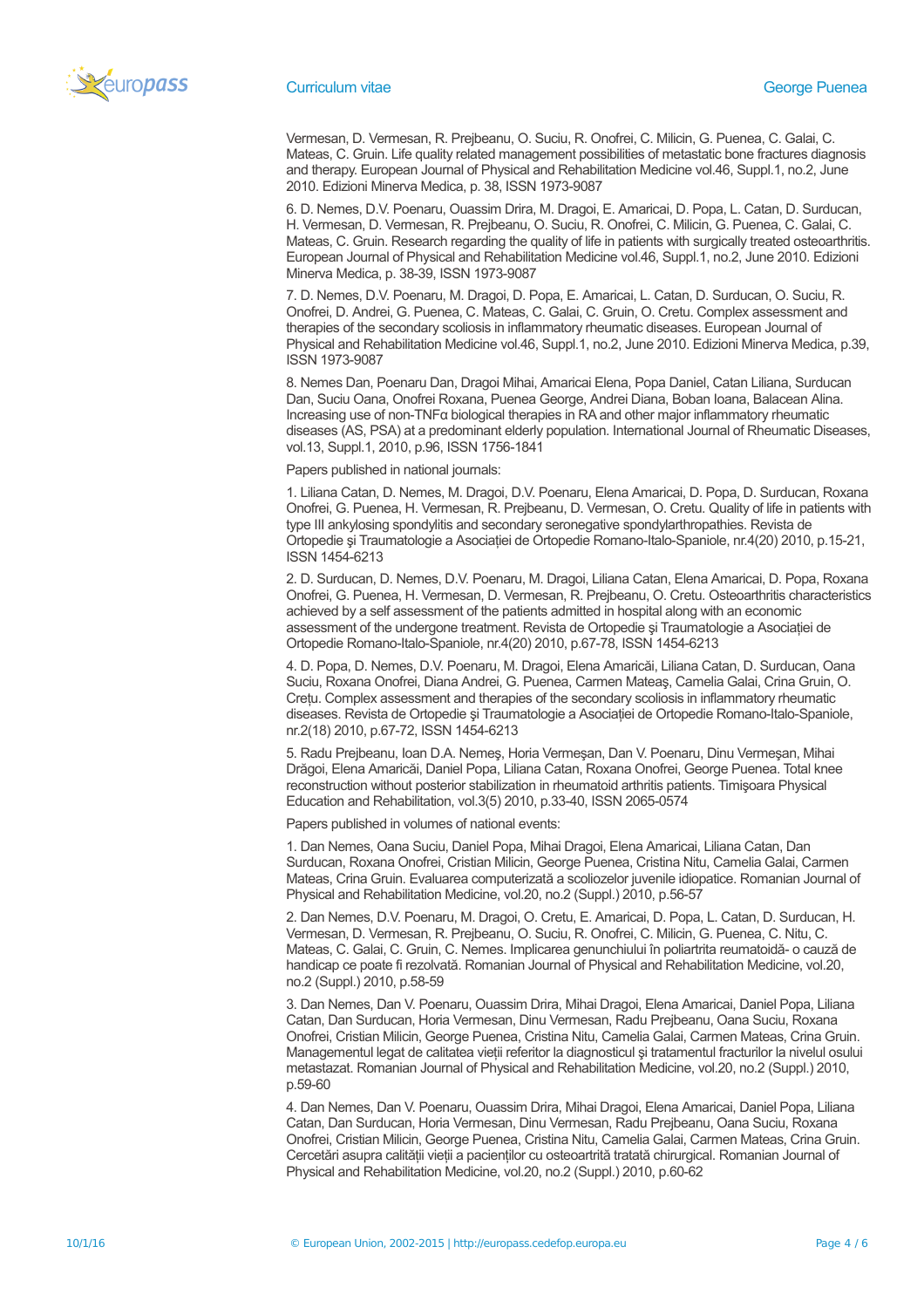

6. Dan Nemes, Dan V. Poenaru, Mihai Dragoi, Elena Amaricai, Daniel Popa, Liliana Catan, Dan Surducan, Horia Vermesan, Dinu Vermesan, Radu Prejbeanu, Oana Suciu, Roxana Onofrei, Cristi Milicin, George Puenea, Carmen Mateas, Camelia Galai, Crina Gruin, Octavian Cretu, Camelia Nemes. Knee involvement in rheumatoid arthritis patients- a handicaping problem that can be solved. Actualităţi în recuperarea medicală. Zilele Medicale Felix. Ediţia a XI-a, 29-30 aprilie 2010, p.32-34

7. Dan Nemes, Dan V. Poenaru, Ouassim Drira, Mihai Dragoi, Elena Amaricai, Daniel Popa, Liliana Catan, Dan Surducan, Horia Vermesan, Dinu Vermesan, Radu Prejbeanu, Oana Suciu, Roxana Onofrei, Cristian Milicin, George Puenea, Camelia Galai, Carmen Mateas, Crina Gruin. Research regarding the quality of life in patients with surgically treated osteoarthritis. Actualități în recuperarea medicală. Zilele Medicale Felix. Ediţia a XI-a, 29-30 aprilie 2010

8. Dan Nemes, Dan V. Poenaru, Ouassim Drira, Mihai Dragoi, Elena Amaricai, Daniel Popa, Liliana Catan, Dan Surducan, Horia Vermesan, Dinu Vermesan, Radu Prejbeanu, Oana Suciu, Roxana Onofrei, Cristian Milicin, George Puenea, Camelia Galai, Carmen Mateas, Crina Gruin. Life quality related management possibilities of metastatic bone fractures diagnosis and therapy. Actualități în recuperarea medicală. Zilele Medicale Felix. Ediția a XI-a, 29-30 aprilie 2010, p.67-69

9. Dan Nemes, Dan V. Poenaru, Mihai Dragoi, Razvan Dragoi, Elena Amaricai, Daniel Popa, Liliana Catan, Dan Surducan, Oana Suciu, Roxana Onofrei, Cristian Milicin, George Puenea, Camelia Galai, Carmen Mateas, Crina Gruin. The need for a common assessment instrument in the inflammatory autoimmune rheumatic pathology. Actualități în recuperarea medicală. Zilele Medicale Felix. Ediția a XI-a, 29-30 aprilie 2010, p.63-65

10. D. Nemeş, D.V. Poenaru, M. Drăgoi, E. Amăricăi, D. Popa, L. Catan, D. Surducan, O. Suciu, R. Onofrei, G. Puenea, C. Mateaş, C. Galai, V. Crişan, A. Careba, O. Cretu, C. Nemeş. Rituximab efficiency in refractory rheumatoid arthritis treatment. Rezumatul lucrărilor. Congresul Român de Reumatologie, Braşov, 19-22 octombrie 2010, p.57-58

Papers published in volumes of international events:

1. Dan Nemes, Mihai Dragoi, Livia Vidoni, Dan Surducan, Elena Amaricai, Daniel Popa, Roxana Onofrei, George Puenea. The collaboration between medical rehabilitation physician and medical assessment and work capacity rehabilitation physician in the management of disabled chronic conditions. Abstracts 6th World Congress of the International Society of Physical and Rehabilitation Medicine, June 12-16, 2011, San Juan, Puerto Rico, p.8

2. Nemes Dan, Liliana Catan, Dan V. Poenaru, Mihai Dragoi, Elena Amaricai, Daniel Popa, Roxana Onofrei, Dan Surducan, George Puenea, Horia Vermesan, Dinu Vermesan, Radu Prejbeanu, Octavian Cretu. Life quality in patients with type III ankylosing spondylitis and seronegative spondylarthropaties. Abstracts 6th World Congress of the International Society of Physical and Rehabilitation Medicine, June 12-16, 2011, San Juan, Puerto Rico, p.90

3. Nemes Dan, Dan Surducan, Dan V. Poenaru, Mihai Dragoi, Liliana Catan, Elena Amaricai, Daniel Popa, Roxana Onofrei, George Puenea, Horia Vermesan, Dinu Vermesan, Radu Prejbeanu, Octavian Cretu. Osteoarthritis characteristics after patients self assessment in a medical rheumatology and rehabilitation department. Abstracts 6th World Congress of the International Society of Physical and Rehabilitation Medicine, June 12-16, 2011, San Juan, Puerto Rico, p.90-91

4. Dan Nemes, Daniela Tanasie, Liliana Catan, Elena Amaricai, Daniel Popa, Roxana Onofrei, Dan Surducan, George Puenea. Professional chronic low back pain in dental medicine. Abstracts 6th World Congress of the International Society of Physical and Rehabilitation Medicine, June 12-16, 2011, San Juan, Puerto Rico, p.107

5. D. Nemes, D.V. Poenaru, O. Drira, M. Dragoi, E. Amaricai, D. Popa, L. Catan, D. Surducan, H. Vermesan, D. Vermesan, R. Prejbeanu, O. Suciu, R. Onofrei, C. Milicin, G. Puenea, C. Galai, C. Mateas, C. Gruin. Life quality related management possibilities of metastatic bone fractures diagnosis and therapy. European Journal of Physical and Rehabilitation Medicine vol.46, Suppl.1, no.2, June 2010. Edizioni Minerva Medica, p. 38, ISSN 1973-9087

6. D. Nemes, D.V. Poenaru, Ouassim Drira, M. Dragoi, E. Amaricai, D. Popa, L. Catan, D. Surducan, H. Vermesan, D. Vermesan, R. Prejbeanu, O. Suciu, R. Onofrei, C. Milicin, G. Puenea, C. Galai, C. Mateas, C. Gruin. Research regarding the quality of life in patients with surgically treated osteoarthritis. European Journal of Physical and Rehabilitation Medicine vol.46, Suppl.1, no.2, June 2010. Edizioni Minerva Medica, p. 38-39, ISSN 1973-9087

7. D. Nemes, D.V. Poenaru, M. Dragoi, D. Popa, E. Amaricai, L. Catan, D. Surducan, O. Suciu, R. Onofrei, D. Andrei, G. Puenea, C. Mateas, C. Galai, C. Gruin, O. Cretu. Complex assessment and therapies of the secondary scoliosis in inflammatory rheumatic diseases. European Journal of Physical and Rehabilitation Medicine vol.46, Suppl.1, no.2, June 2010. Edizioni Minerva Medica, p.39, ISSN 1973-9087

8. Nemes Dan, Poenaru Dan, Dragoi Mihai, Amaricai Elena, Popa Daniel, Catan Liliana, Surducan